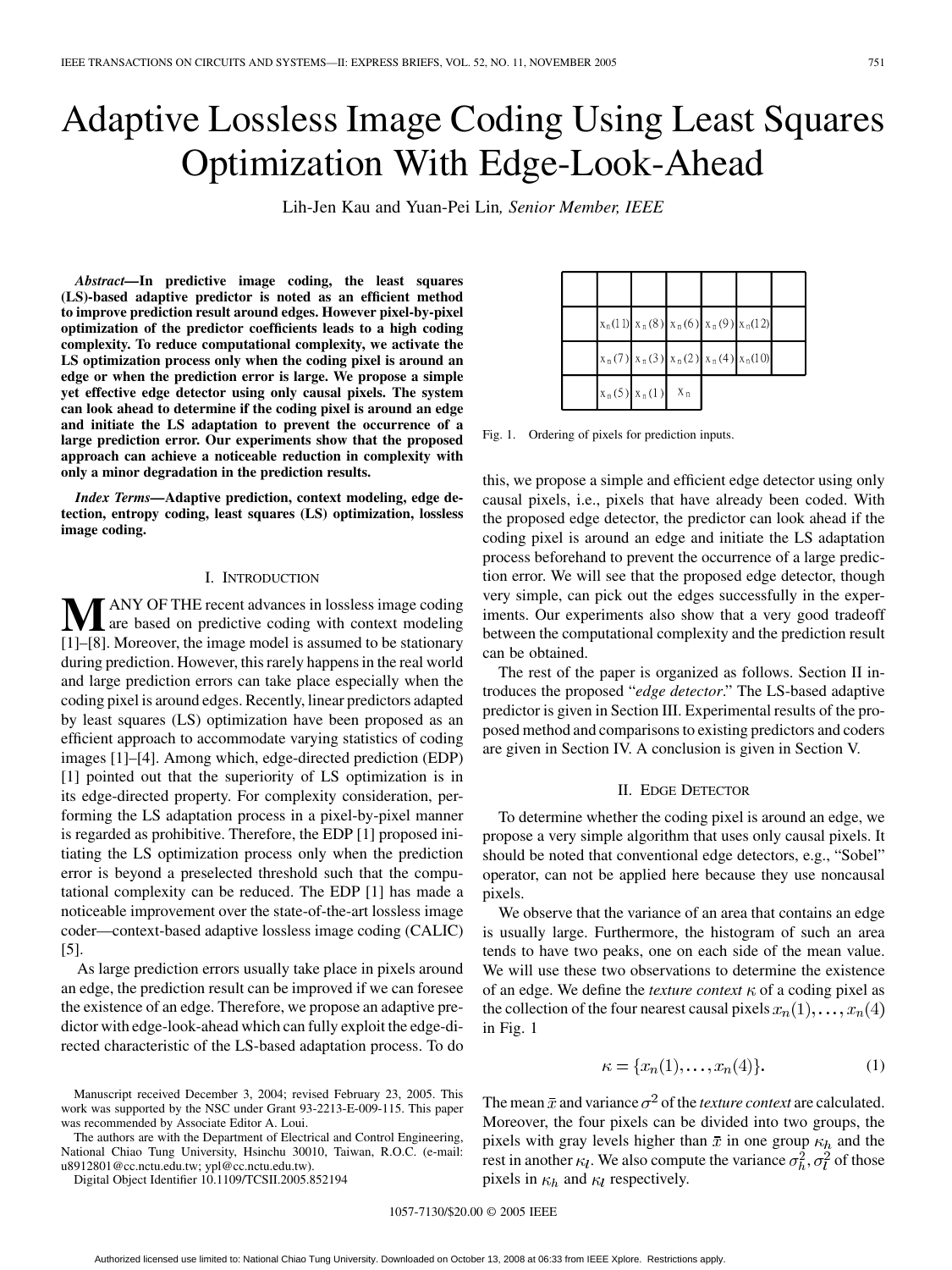A pixel around an edge is likely to have a large  $\sigma^2$  but small  $\sigma_b^2$  and  $\sigma_t^2$ . We determine whether the coding pixel is around an edge if the following two conditions are both satisfied:

$$
\sigma^2 \ge \gamma_1, \text{ and } \frac{\sigma^2}{0.01 + \sigma_h^2 + \sigma_l^2} \ge \gamma_2 \tag{2}
$$

where 0.01 is added so that the denominator of (2) does not become 0 when  $\sigma_h^2$  and  $\sigma_l^2$  are both zero. The case that  $\sigma_h^2$  and  $\sigma_l^2$  are both zero can occur in an artificial image. We have found through experiments that  $\gamma_1 = 100$  and  $\gamma_2 = 10$  work very well and these values will be used throughout the paper.

#### III. LS-BASED ADAPTIVE PREDICTION

In this paper, the predicted value of the coding pixel is a linear combination of its causal neighbors. The corresponding inputs for different prediction orders are shown in Fig. 1 where the ordering of pixels is based on the distance to the pixel to be encoded. Therefore, the predicted value  $\hat{x}_n$  of  $x_n$  is given by

$$
\hat{x}_n = \sum_{k=1}^N a(k)x_n(k) \tag{3}
$$

where N is the prediction order,  $x_n(k)$  is the kth nearest neighbor of  $x_n$  and  $a(k)$  is the corresponding predictor coefficient.

To adapt the predictor to the varying statistics around the coding pixel, the LS-based adaption process is activated whenever the two conditions in (2) are satisfied or when the prediction error is greater than a predefined threshold. Suppose we have  $M$ pixels in the training area, our objective is to find a least-square solution for the system

$$
\mathbf{Pa} = \mathbf{y} \tag{4}
$$

where

$$
\mathbf{P} = \begin{bmatrix} x_{n-1}(1) & x_{n-1}(2) & \dots & x_{n-1}(N) \\ x_{n-2}(1) & x_{n-2}(2) & \dots & x_{n-2}(N) \\ \vdots & \vdots & \ddots & \vdots \\ x_{n-M}(1) & x_{n-M}(2) & \dots & x_{n-M}(N) \end{bmatrix}
$$

is an  $M*N$  matrix with its rows consisting of the N neighbors of the M training pixels,  $\mathbf{a} = [a(1), a(2), \dots, a(N)]^T$ is the Nth predictor coefficient vector to be determined and  $\mathbf{y} = [x_{n-1}, x_{n-2}, \dots, x_{n-M}]^T$  is the *M*-dimensional vector consisting of the  $M$  training pixels.

To minimize the square errors,  $||\mathbf{y} - \mathbf{Pa}||_2^2$ , for (4), the vector a should satisfy the normal equations [[10\]](#page-4-0)

$$
\mathbf{P}^T \mathbf{P} \mathbf{a} = \mathbf{P}^T \mathbf{y}.\tag{5}
$$

If we define  $\mathbf{B} = \mathbf{P}^T \mathbf{P}$  and  $\mathbf{c} = \mathbf{P}^T \mathbf{y}$ , (5) can be written as

$$
\mathbf{Ba} = \mathbf{c} \tag{6}
$$

where **B** is an  $N * N$  symmetric matrix and **c** is an  $N$ -dimensional vector. There are well-developed numerical approaches to solve (6). For the case that **P** has full rank; i.e., rank  $N$ ,



Fig. 2. (a) Image "Shapes." (b) Pixels for which (2) is satisfied in the image "Shapes."



Fig. 3. (a) Image "Noisesquare." (b) Pixels for which (2) is satisfied in the image "Noisesquare."

 $\mathbf{P}^T \mathbf{P}$  is nonsingular and positive definite. The normal equations will have a unique solution  $\mathbf{a} = (\mathbf{P}^T \mathbf{P})^{-1} \mathbf{P}^T \mathbf{y}$ . In this case, the *Cholesky decomposition*, a fast algorithm which requires only half the usual number of multiplications than alter-native methods, can be used to solve (6) [[10\]](#page-4-0), [\[11](#page-4-0)].

If **P** is defective; i.e., rank  $\langle N, \mathbf{P}^T \mathbf{P} \rangle$  fails to be positive definite and the *singular value decomposition* (SVD) provides the key to solve (6) [[10\]](#page-4-0). Indeed, the positive definite property of **B** can be easily examined in the process of *Cholesky decomposition* [\[11](#page-4-0)].

#### IV. EXPERIMENTS

In this section, we evaluate the performance of the proposed predictor with edge-look-ahead. Comparisons to existing state-of-the-art predictors and coders are also given. All the test images used in the experiments are from the website of TMW1[\[7](#page-4-0)]. For LS adaption, we use the same parameters as defined in EDP [\[1](#page-4-0)] ; that is, the same training area and the same error threshold. We first demonstrate the usefulness of the proposed edge detector and then present the bit rate performance of the system. Finally, we give a description about the computational complexity of the proposed system.

# *The Edge Detector*

To demonstrate the effectiveness of the proposed edge detector, we use the image "Shapes" [Fig. 2(a)], which is an artificial image with many edges and lines. The pixels that satisfy

1http://www.csse.monash.edu.au/~bmeyer/tmw/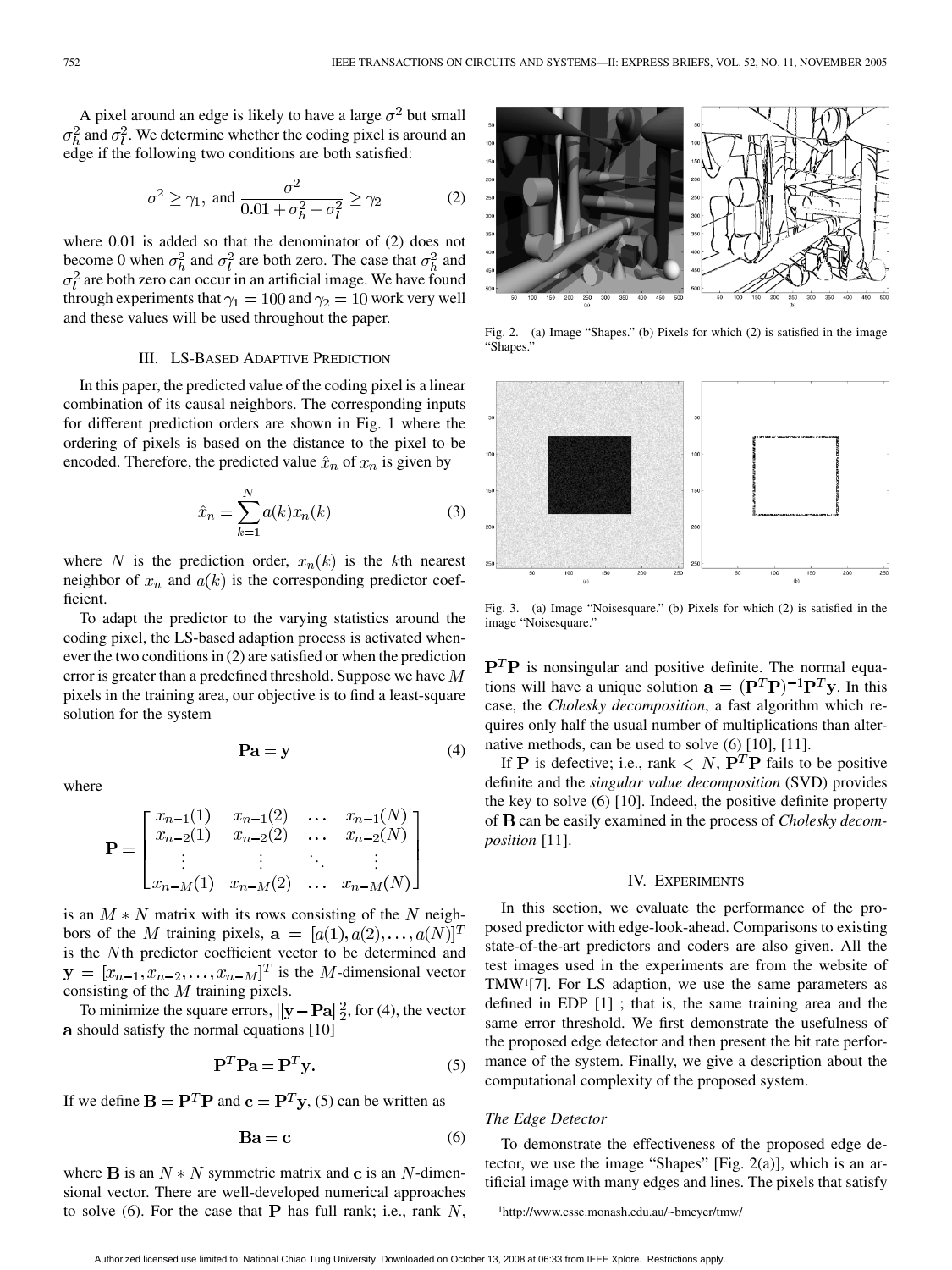

Fig. 4. (a) Image "Lennagrey." (b) Pixels for which (2) is satisfied in the image "Lennagrey."



Fig. 5. Pixels for which LS adaption is used in the proposed edge-look-ahead predictor for the image "Lennagrey."

the two conditions in (2) are marked in Fig. 2(b). We can see from Fig. 2(b) that the edge detector has successfully picked out the pixels around edges. To test the robustness of the detector, we apply the edge detector to the image "Noisesquare" [Fig. 3(a)], an image with salt-and-pepper noise. The pixels picked out by the edge detector are as shown in Fig. 3(b). We see from Fig. 3(b) that the edge detector is robust to moderate saltand-pepper noise. In addition to artificial images, we also apply the edge detector to natural image, "Lennagrey" [Fig. 4(a)]. As can be seen in Fig. 4(b), the pixels around edges in image "Lennagrey" have been picked out successfully.

#### *Performance of the Proposed System*

The usefulness of the proposed predictor with edge-lookahead mechanism can be demonstrated through the following experiment. We construct two tenth-order LS based predictors; one with the use of the proposed edge-look-ahead mechanism and the other performs LS adaptation in a pixel-by-pixel manner. Then we compare the performance of the two predictors. The image "Lennagrey" in Fig. 4(a) is used for this experiment.

For the predictor with edge-look-ahead, the pixels for which LS adaption is activated are shown in Fig. 5. Overall, about 17% of pixels activate the LS adaptation process. The image of uncompensated prediction errors and the corresponding histogram are shown in Figs. 6 and 7 respectively. As can be seen in Fig. 6, the proposed mechanism performs very well around edges. For comparison, we also show in Fig. 7 the



Fig. 6. Image of uncompensated prediction errors using the proposed edge-look-ahead approach for "Lennagrey."



Fig. 7. Histogram of prediction errors for the proposed approach and that of a pixel-by-pixel adaptation.

histogram of uncompensated prediction error when the LS adaptation process is performed in a pixel-by-pixel manner. The histogram using the proposed approach is very close to that with pixel-by-pixel adaptation although only 17% of pixels activate the LS adaptation process. The proposed approach has achieved a good tradeoff between the prediction results and the computational complexity. Indeed, the entropies corresponding to the two histograms in Fig. 7 are respectively 4.159 bits (Proposed approach) and 4.145 bits (adapted in a pixel-by-pixel manner).

# *Comparisons to Existing State-of-the-Art Predictors*

Table I gives comparisons of uncompensated prediction errors for a set of eight test images in first-order entropies. To have a comparison with the existing linear and nonlinear predictors, we have completed a set of predictors with different orders from 4 to 10. The results of a median edge detector (MED) [[6\]](#page-4-0), a gradient adjusted predictor (GAP) [\[5](#page-4-0)] and an EDP with different orders are taken from [[1\]](#page-4-0). As can be seen in Table I, the proposed system can remove the statistical redundancy efficiently. It achieves noticeable improvement when compared with MED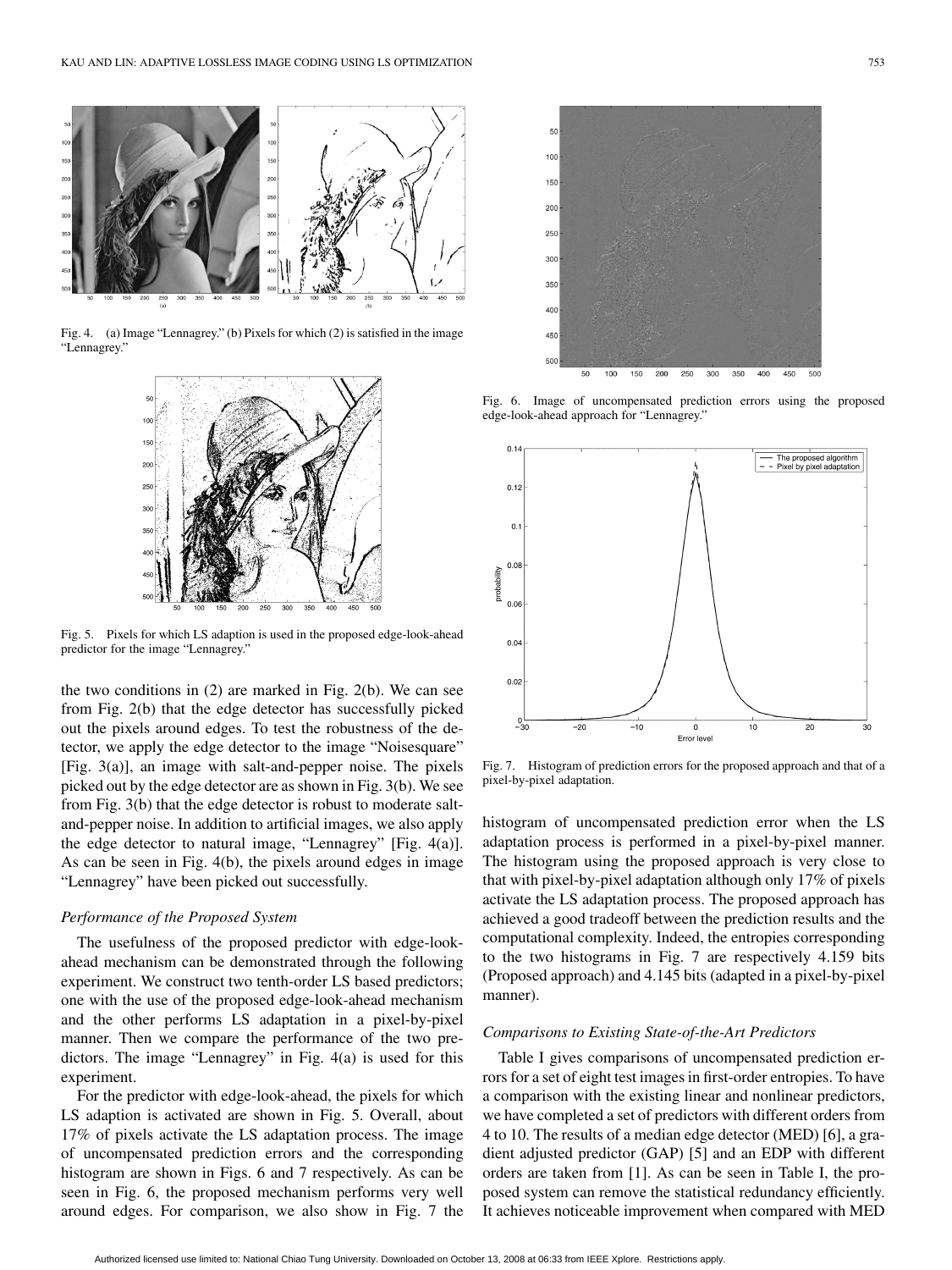| Image             |      | GAP  | <b>EDP</b> |       |       | Proposed Algorithm |       |      |       | Pixel by Pixel Optimization |       |       |       |        |
|-------------------|------|------|------------|-------|-------|--------------------|-------|------|-------|-----------------------------|-------|-------|-------|--------|
|                   | MED  |      | $N=4$      | $N=6$ | $N=8$ | $N=10$             | $N=4$ | N=6  | $N=8$ | $N=10$                      | $N=4$ | $N=6$ | $N=8$ | $N=10$ |
| Baboon            | 6.28 | 6.22 | 6.04       | 6.01  | 6.00  | 5.99               | 6.03  | 5.99 | 5.98  | 5.98                        | 6.03  | 5.99  | 5.98  | 5.98   |
| Lena              | 4.90 | 4.75 | 4.64       | 4.60  | 4.59  | 4.58               | 4.58  | 4.53 | 4.53  | 4.51                        | 4.58  | 4.53  | 4.53  | 4.51   |
| Lennagrey         | 4.56 | 4.40 | 4.32       | 4.26  | 4.24  | 4.22               | 4.24  | 4.20 | 4.19  | 4.16                        | 4.22  | 4.18  | 4.17  | 4.15   |
| Peppers           | 4.95 | 4.78 | 4.55       | 4.52  | 4.51  | 4.50               | 4.48  | 4.45 | 4.44  | 4.43                        | 4.47  | 4.43  | 4.43  | 4.43   |
| Barb              | 5.21 | 5.15 | 4.67       | 4.44  | 4.40  | 4.35               | 4.52  | 4.36 | 4.30  | 4.25                        | 4.46  | 4.31  | 4.26  | 4.21   |
| Barb <sub>2</sub> | 5.19 | 5.06 | 4.93       | 4.80  | 4.79  | 4.78               | 4.90  | 4.77 | 4.75  | 4.75                        | 4.88  | 4.75  | 4.74  | 4.74   |
| <b>Boats</b>      | 4.31 | 4.29 | 4.20       | 4.14  | 4.12  | 4.10               | 4.16  | 4.10 | 4.07  | 4.05                        | 4.07  | 4.00  | 3.97  | 3.96   |
| Gold Hill         | 4.72 | 4.70 | 4.64       | 4.60  | 4.59  | 4.58               | 4.64  | 4.60 | 4.59  | 4.59                        | 4.63  | 4.58  | 4.57  | 4.57   |
| Average           | 5.02 | 4.92 | 4.75       | 4.67  | 4.66  | 4.64               | 4.69  | 4.63 | 4.61  | 4.59                        | 4.67  | 4.60  | 4.58  | 4.57   |

TABLE I FIRST-ORDER ENTROPIES OF PREDICTION ERRORS

TABLE II

COMPARISONS WITH EXISTING LOSSLESS IMAGE CODERS (IN BITS/SAMPLE). THE SECOND COLUMN IS EXECUTION TIME OF PROPOSED EDGE-LOOK-AHEAD APPROACH ON A PIII-600 MHZ MACHINE

| Proposed | seconds | JPEG-LS [6] | CALIC <sup>[5]</sup> | EDP [1] | <b>TMW</b> [7] |
|----------|---------|-------------|----------------------|---------|----------------|
| 5.81     | 8.44    | 6.04        | 5.88                 | 5.81    | 5.73           |
| 4.34     | 6.02    | 4.61        | 4.48                 | 4.40    | 4.30           |
| 3.94     | 5.87    | 4.24        | 4.11                 | 4.02    | 3.91           |
| 4.26     | 5.93    | 4.51        | 4.42                 | 4.35    | 4.25           |
| 4.11     | 7.41    | 4.69        | 4.32                 | 4.11    | 4.09           |
| 4.52     | 11.19   | 4.69        | 4.53                 | 4.52    | 4.38           |
| 3.72     | 9.48    | 3.93        | 3.83                 | 3.80    | 3.61           |
| 4.36     | 9.32    | 4.48        | 4.39                 | 4.39    | 4.27           |
| 4.38     | 7.96    | 4.65        | 4.50                 | 4.43    | 4.32           |
|          |         |             |                      |         |                |

TABLE III PERCENTAGE OF PIXELS PERFORMING LS ADAPTION AND NUMBER OF PIXELS PERFORMING *CHOLESKY DECOMPOSITION* AND SVD

|                   |               |          |            |               | Proposed linear predictor with edge-look-ahead |              |               |          |            |               |          |            |  |  |
|-------------------|---------------|----------|------------|---------------|------------------------------------------------|--------------|---------------|----------|------------|---------------|----------|------------|--|--|
| Image             | $N=4$         |          |            |               | $N=6$                                          |              |               | $N=8$    |            |               | $N = 10$ |            |  |  |
|                   | $\frac{0}{0}$ | Cholesky | <b>SVD</b> | $\frac{0}{0}$ | Cholesky                                       | <b>SVD</b>   | $\frac{0}{0}$ | Cholesky | <b>SVD</b> | $\frac{0}{0}$ | Cholesky | <b>SVD</b> |  |  |
| Baboon            | 65.1          | 170545   | $\Omega$   | 64.7          | 169588                                         | $\bf{0}$     | 64.7          | 169651   | 0          | 64.5          | 169203   | 0          |  |  |
| Lena              | 24.4          | 63989    | 16         | 23.9          | 62681                                          | 52           | 23.9          | 62568    | 76         | 23.4          | 61136    | 83         |  |  |
| Lennagrey         | 18.2          | 47757    | 14         | 17.9          | 46856                                          | 29           | 17.9          | 46754    | 42         | 17.4          | 45607    | 32         |  |  |
| Peppers           | 19.0          | 49789    | 0          | 18.4          | 48362                                          | 0            | 18.3          | 47940    | 0          | 18.1          | 47567    | 0          |  |  |
| Barb              | 35.8          | 93825    | $\Omega$   | 34.8          | 91254                                          | $\theta$     | 34.5          | 90552    | 0          | 34.3          | 89946    | $\theta$   |  |  |
| Barb <sub>2</sub> | 39.7          | 164570   | $\Omega$   | 38.7          | 160509                                         | $\mathbf{0}$ | 38.8          | 160888   | 0          | 38.8          | 160829   | $\theta$   |  |  |
| <b>Boats</b>      | 19.3          | 79992    | 65         | 18.8          | 78030                                          | $\bf{0}$     | 18.5          | 76863    | 21         | 18.3          | 76036    | 36         |  |  |
| Gold Hill         | 24.8          | 102857   |            | 24.2          | 100169                                         | 0            | 24.0          | 99628    | 0          | 23.9          | 99086    | $\theta$   |  |  |
| Average           | 30.8          | 96666    | 12.0       | 30.2          | 94681                                          | 10.1         | 30.1          | 94356    | 17.4       | 29.9          | 93676    | 18.9       |  |  |

and GAP predictor. The proposed predictor also gives lower entropies when compared with those of EDP [[1\]](#page-4-0). Moreover, the results of the proposed approach are very close to those with pixel-by-pixel LS adaptation.

To compare with state-of-the-art lossless coders, we also complete a sixth-order coder. We borrow the bias cancellation techniques in [\[8](#page-4-0)] so that the prediction is further refined through context modeling. The refined error signal is then entropy encoded using conditional arithmetic coding [\[9](#page-4-0)]. Table II gives the actual bit rates by JPEG-LS [[6\]](#page-4-0), CALIC [[5\]](#page-4-0), EDP [[1](#page-4-0)], and TMW [\[7](#page-4-0)] for a set of eight test images. In Table II, the results of CALIC, EDP and TMW are taken directly from [[1\]](#page-4-0) and those of the JPEG-LS are simulated with the program from the website of LOCO-I [\[6](#page-4-0)]. All the bit rates reported by the proposed algorithm are obtained using the same parameters described in previous sections and no individual optimization is performed. We also show in the second column of Table II the execution

time of the proposed coder so that we can get a picture on the runtime performance of the proposed coder. Table II shows that the proposed system achieves lower bit rates than JPEG-LS [[6\]](#page-4-0), CALIC [[5\]](#page-4-0), EDP [\[1](#page-4-0)] and provides competitive results with the highly complex two-pass coder TMW [[7\]](#page-4-0).

### *Computational Complexity*

Numerically, the normal equations [(5) and (6)] can be solved by *Cholesky decomposition* or SVD depending on the rank of in (4). For P to be full-ranked, the *Cholesky decomposition* can be used and it requires only  $N^3/6$  multiplications to solve (6), which is about half the usual number of multiplications than al-ternative methods [[10\]](#page-4-0), [[11\]](#page-4-0). If  $P$  is defective, *SVD*, which requires much higher computations, is applied. Fortunately, our experiments show that most of the LS adaptations in the coding process are solved by the use of *Cholesky decomposition*. This can be seen in Table III, where we have listed the percentage